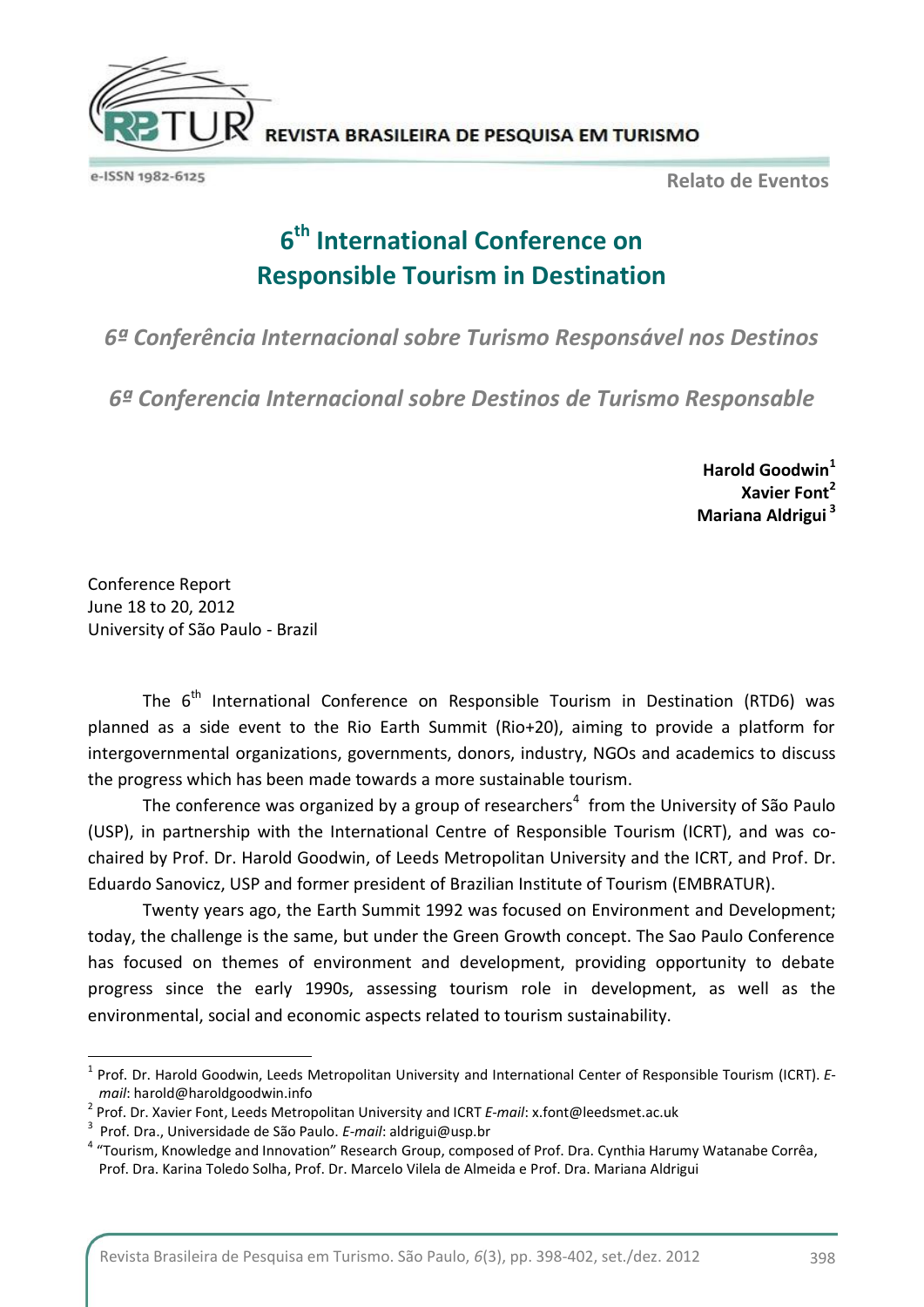

There were 41 speakers and 183 delegates from 21 countries. By the close of the conference 73,324 people had been reached by Facebook and 16 million heard the live radio interviews form the conference on Monday afternoon.

Harold Goodwin defines Responsible Tourism as below:

Responsible Tourism is about taking responsibility, responding, taking action to address the social, economic and environmental issues of sustainability that arise in destinations. It is about doing something about it. It is about, making a difference.

*It is in destinations that tourists and local communities interact in the local natural and socio-cultural environment. It is in destinations that tourism needs to be managed in order to minimise negative impacts and to maximise positive ones. The management of tourism in destinations cannot be reduced to the environmental agenda, it is as important to consider the economic and social issues that arise in destinations.*

The first International Conference on Responsible Tourism in Destinations took place in Cape Town in August 2002 as a side event of the Johannesburg World Summit on Sustainable Development. South Africa was the first country to adopt an explicitly Responsible Tourism strategy, challenging the stakeholders to take responsibility for developing forms of tourism that would benefit the new South Africa.

The following conferences were held at Kerala, in 2008; Belize, 2009; Oman, 2010 and Alberta, 2011. For the sixth conference, the main issue was to assess and evaluate project results in the past 20 years. Four questions were addressed to the guest speakers:

- What are the advances of governments and international organizations towards sustainable development?
- How businesses can contribute to economic development by ensuring its sustainability?
- What are the reasons leading to success or failure of donor funded projects?
- What have we learned in 20 years on sustainable development in the communities?

The conference had 3 different panels each day, with an introduction to the panel theme followed by presentations and debates around the subject.

Dr. Eduardo Sanovicz and Dr. Harold Goodwin chaired the opening ceremony. The first one, USP researcher and former Embratur president, has presented the recent data on Brazilian Tourism, and Dr. Goodwin set the background and the importance of not only the conference, but the ongoing researches in universities around the world.

Dr. Goodwin also reinforced the main characteristics of Responsible Tourism: (1) minimises negative economic, environmental and social impacts, (2) generates greater economic benefits for local people and enhances the well-being of host communities, improves working conditions and access to industry, (3) involves local people in decisions that affect their lives and life chances, (4) makes positive contributions to the conservation of natural and cultural heritage, to the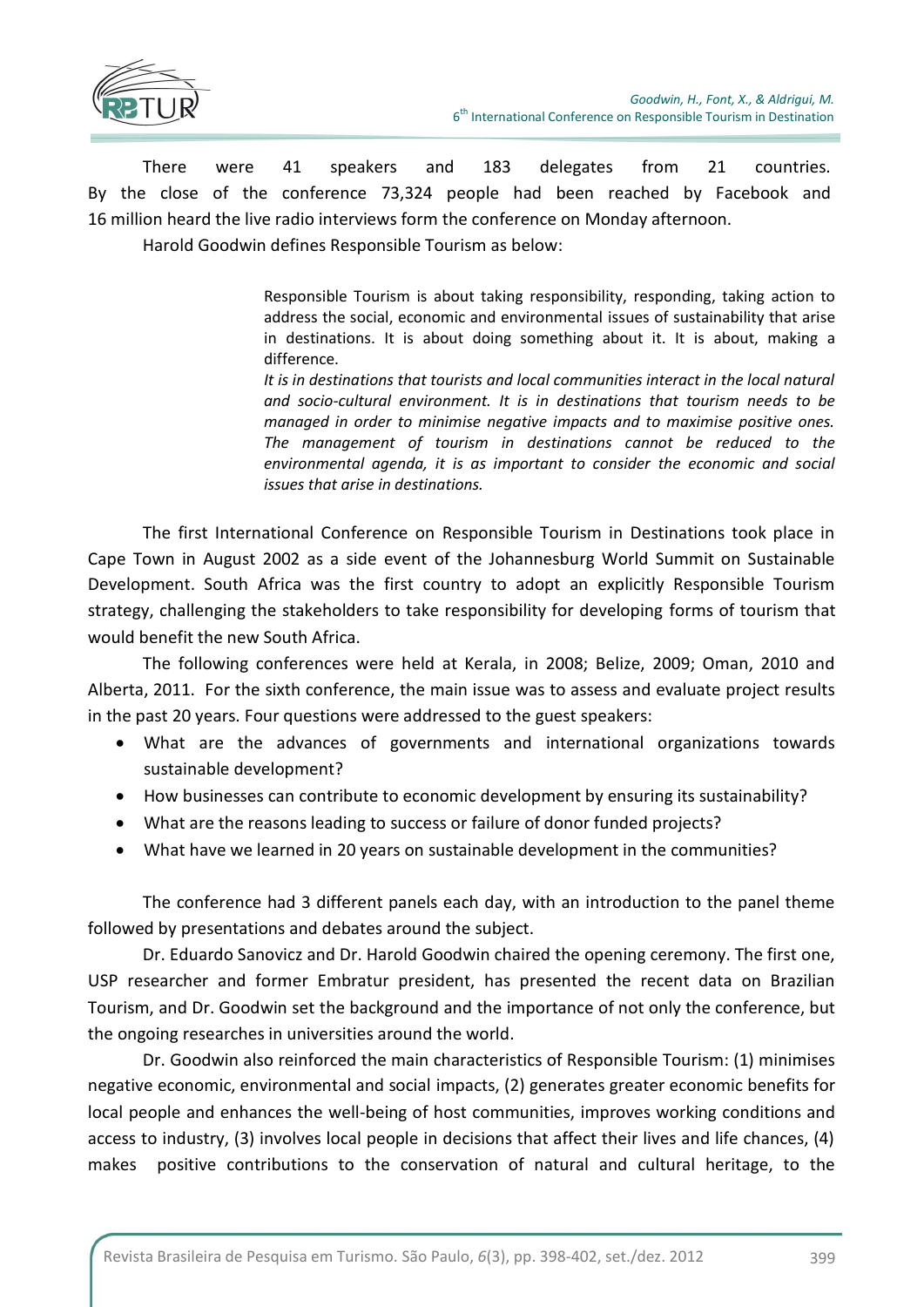

maintenance of world´s diversity, (5) provides more enjoyable experiences for tourists through more meaningful connections with local people, and promote greater understanding of local cultural, social and environmental issues, (6) provides access for physically challenged people; (7) is culturally sensitive, engenders respect between tourists and hosts, and build local pride and confidence.

Eugenio Yunis, executive vice-president of FEDETUR Chile and former Director of Sustainable Tourism Development at the World Tourism Organization (1997-2007) and Director General of the Work Programme at the World Tourism Organization (2007-2010) presented "Learning from 20 years of tourism rhetoric and practice", summarizing the evolution of sustainable and responsible tourism concepts, and how tourism is integrated in public policies worldwide. He had stressed out the need of effective impact measures leading to broader research, redefining goals and strategies. Lack of government support, research and research grants to this particular subject, little community involvement and lack of appropriate education and training are the main reasons for the discrete evolution of sustainable practices in tourism.

Harold Goodwin started his presentation on "Ten Years of Responsible Tourism (2002- 2012) - What lessons?" stating that "we go on vacation in other people's homes," and we should reassure that the community has some benefit. Dr. Goodwin reports 'ecoturism', 'carbon offsets' and 'green tourism' as failed strategies on sustainable tourism. For him, all kinds of tourism must be sustainable and responsible. Individuals are the key for a change, as their pride in taking part of sustainable practices will improve the quality of life, thus quality of local tourism experience. There is a need to spread information, educating the origin market, as well as working on destination.

Following these initial presentations, Dr. Ruschmann reported the case of Porto Belo island. While highlighting that sustainable tourism is a more expensive practice, she also detailed Brazilian progress through the implementation of sustainable tourism development plans.

Geoffrey Lipman, author of the recent published book 'Green Growth and Travelism' discussed the progress of governments and international organizations towards sustainable development. It is not a matter of greening the products only, but there is a need of change during all processes – from creation, investment, production, consumption – increasing the scale of renewable energy use. Jeanine Pires (former EMBRATUR president - Brazil), Heidi Keyser (ICRT - South Africa), Shahrazad Roohi (Abu Dabi) and Wael Al Lawati (from Omran, Oman) presented their experiences at the government national level, detailing their programs, highlighting the importance of community involvement.

On the second day, Deidre Shurland (UNEP – France presented, via webconference, "Designing and Implementing Successful Sustainable Tourism Projects". For her experience, there are six key barriers to the effective ST implementation: 1) Policy frameworks (vision and purpose of action), 2) Stakeholder management (partnerships and shared risks), 3) Supply Chain Management (mitigating risk, mainstreaming sustainability), 4) Program and Project Portfolios (mandates, goal, relevance to the vision), 5) Measuring outcomes (indicators of success, progress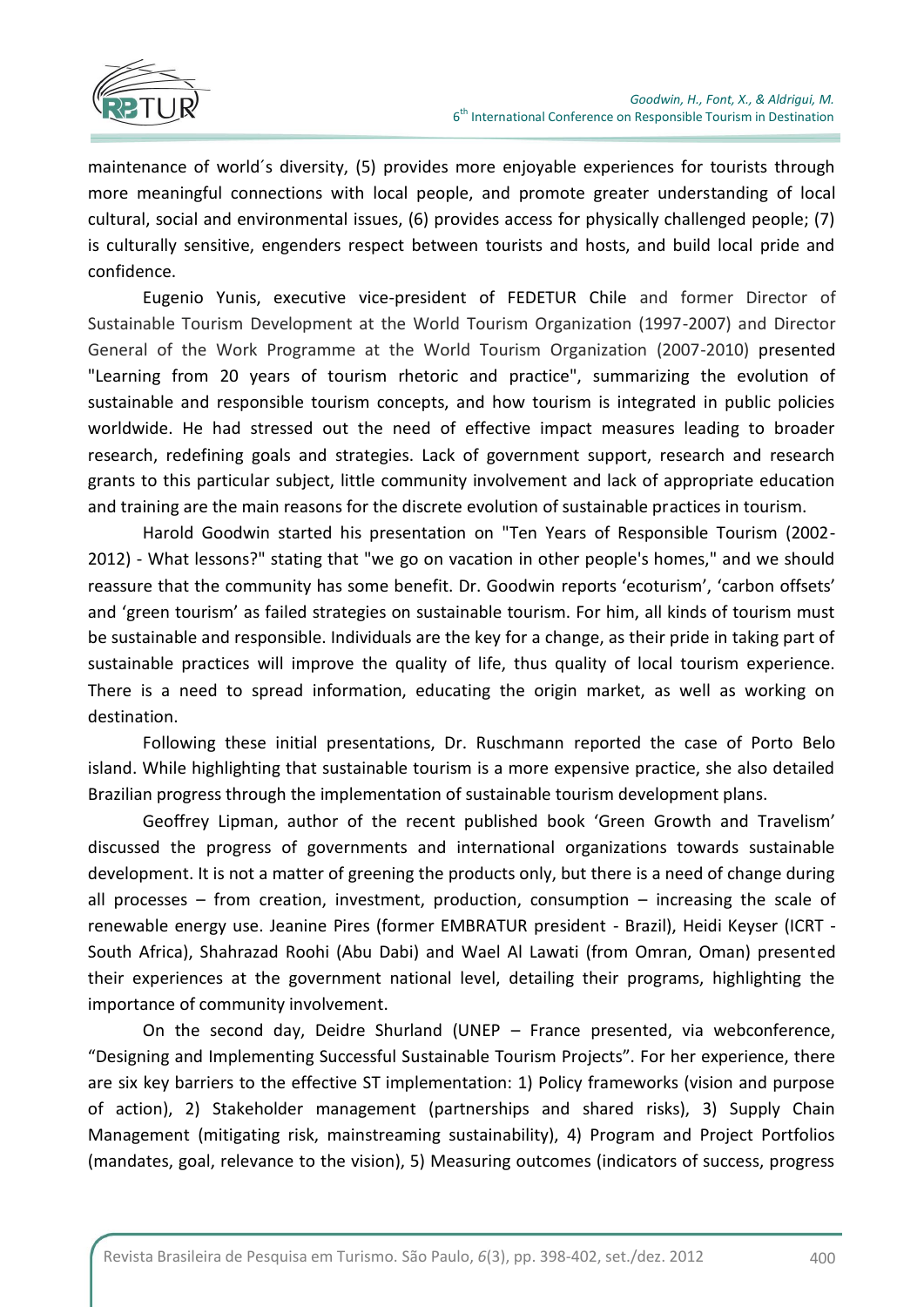

and performance) and 6) Transformative Learning (best cases, continuous improvement). Doing more with less should be the rule. Stakeholder management, as planned and purposeful engagement, is needed to make donor projects succeed.

Following this presentation, Dr. Vikneswaran Nair (Taylor´s University-Malaysia) introduced responsible tourism in a rural perspective; Alexandre Garrido (Sextante Consulting – Brazil) brought the Sustainable Certification Process in Brazil, with cases of lodging small and medium enterprises adopting best practices. Both Prof. Arjun Singh (Michigan State University) and Julia King (Accor Brasil) addressed the 'role of the market', illustrating international hotel chain sustainable practices.

Another two excellent cases were the example of community empowerment through private sector engagement, from Condor Travel (Peru) and private sector commitment to conservation through philanthropy and commercial development, by Huilo-Huilo (Chile).

Fabrice Leclerq, formerly at the United Nations International Trade Centre, presented the 10 commandments for the success of sustainable tourism donor funded projects. They are related to donors, country/region stability, destination selection, value chains and products selection, sustainable market linkages, beneficiaries, counterparts/partners, project coordination and staff, expansion and replication and, finally, monitoring and evaluation. Lack of continuity, process not result focus, market gap and different values impact project success, says Helena Costa from University of Brasilia.

Xavier Font closes the second day talking about sustainable tourism marketing. Communicating why a company is environmental or social responsible is the goal, targeting well informed consumers who will understand messages such as "reusing your towels allow us to save money for social purposes".

Opening the third and last day, Ronald Sanabria (Rainforest Alliance) reinforced the need, in Latin America, of NGOs devoted to manage and implement sustainable tourism projects, protecting natural and cultural heritage.

He was followed by case presentations of the 'jungle route' in the Argentinian Misiones, which will soon be declared a national natural reserve; Afsaneh Ehsani and Nima Azari, from Iran, presented two different ecotourism approaches – turtle conservation as a tool for community involvement. Jans Hyaca, from Senamp (Peru) addressed the real tourism contribution to conservation.

Karen Basso (UnB-Brasil) described the recent advances on the Sustainable Tourism Observatory, and Donária Coelho and Gilson Borda discussed accessibility as a key issue on tourism development.

Finally, Dr. Kishore (Canada) presented strategies on Tourism Education, detailing her experience on youth engagement in festivals and other events, aiming to preserve and promote tangible and intangible cultural heritage. Dr. Aldrigui (USP –Brazil) introduced the Global Travel and Tourism Partnership, an educational program supported by the industry, implementing tourism curricula in eleven different countries.